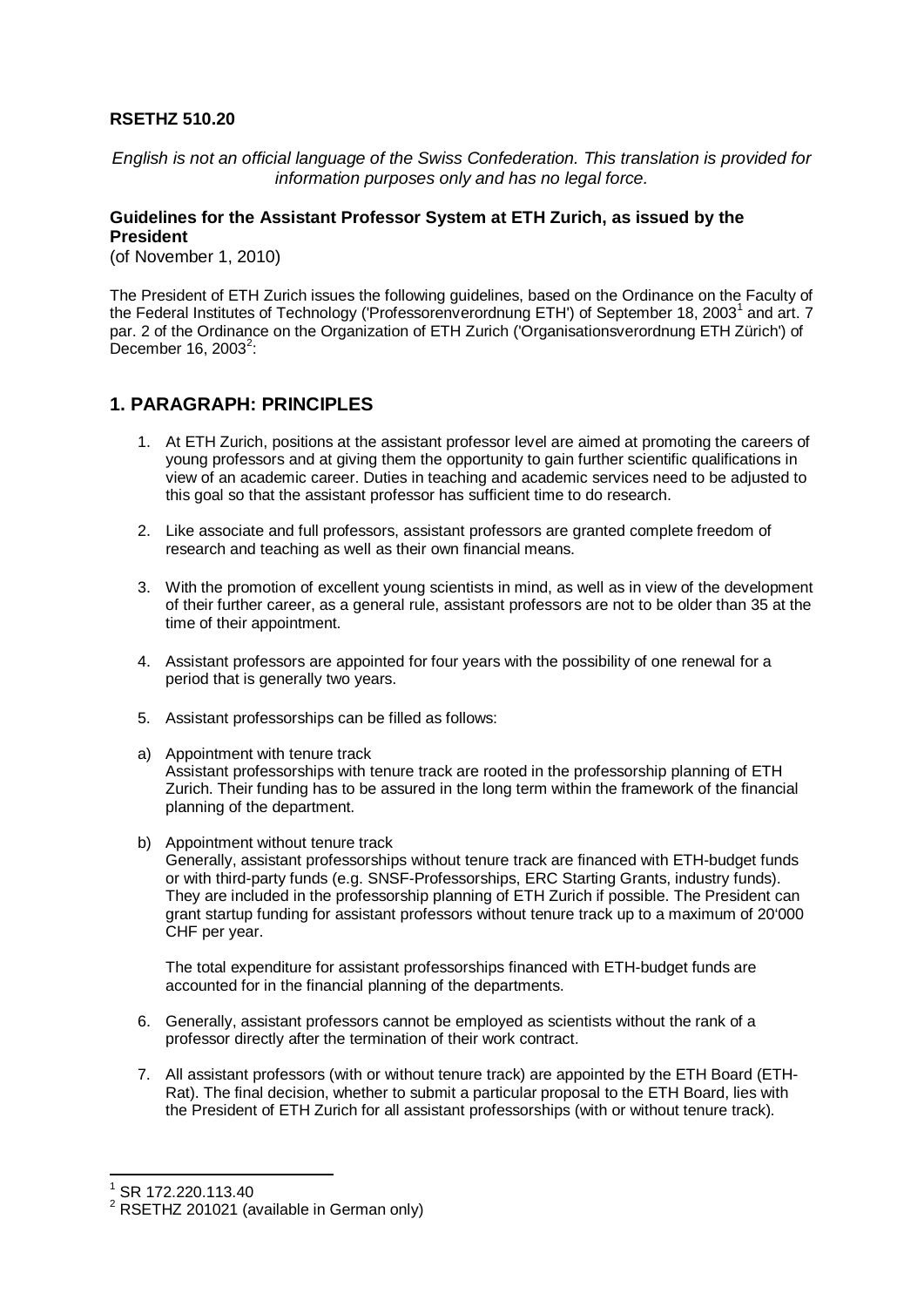# **2. PARAGRAPH: RECRUITING PROCESS**

- 8. The recruiting process for assistant professors is the same as the recruiting process for associate and full professors<sup>[3](#page-1-0)</sup>. With the exception of SNSF professorships and assistant professorships financed with ERC funds, where the SNSF or ERC conduct the evaluation, respectively.
- 9. The President decides whether to advertise a particular assistant professorship. With the exception of SNSF professorships and assistant professorships financed with ERC funds.
- 10. The advertisement is based on a profile paper, which the department concerned submits to the President. This paper contains the following items<sup>[4](#page-1-1)</sup>:
- a) description of the teaching area (incl. reference to the incorporation of the position into the course(s) of studies as well as information on the expected teaching load);
- b) description of the research area (incl. scientific relevance and integration into the institute, the department, and ETH Zurich);
- c) list of centers and people of excellence in the field with a particular emphasis on female individuals, who could be taken into consideration as potential candidates or as experts in the field;
- d) concept for the endowment of the assistant professorship, especially regarding funds and space, including information on their source and availability;
- e) suggestions for the composition of the faculty recruiting committee;
- f) draft version of the text of the advertisement in English, and, where appropriate, in German, French or Italian; and
- g) list of journals for the publication of the advertisement.

### **3. PARAGRAPH: SUPPORT**

- 11. With the aim of providing better support for assistant professors, the departments are asked to designate a mentor for each assistant professor, who is generally a full professor working in a field closely related to that of the assistant professor in question. The mentor is to hold periodical assessment meetings with the assistant professor and the Head of Department, which are to be documented in writing, where the career situation and career outlook of the assistant professor are discussed. The Office for Faculty Affairs has to be informed of the name of the mentor when the assistant professor takes up office.
- 12. The assessment meeting takes place after 18, 30, and 42 months in office. The result of the third assessment meeting is the basis for a possible request filed by the department (conference of the full and associate professors) for reappointment of the assistant professor in question to the President.
- 13. At the assessment meeting, the evaluation criteria listed under paragraph 4 are applied.
- 14. The results of the meeting are documented in writing and confirmed by the participants by means of their signature. The document is brought to the knowledge of the President. The Office for Faculty Affairs monitors the implementation of the assessment meetings.

<span id="page-1-1"></span><span id="page-1-0"></span><sup>&</sup>lt;sup>3</sup> See http://www.facultyaffairs.ethz.ch/berufungen/index\_EN<br><sup>4</sup> See http://www.facultyaffairs.ethz.ch/berufungen/Checkliste\_Profilpapier.pdf (available only in German)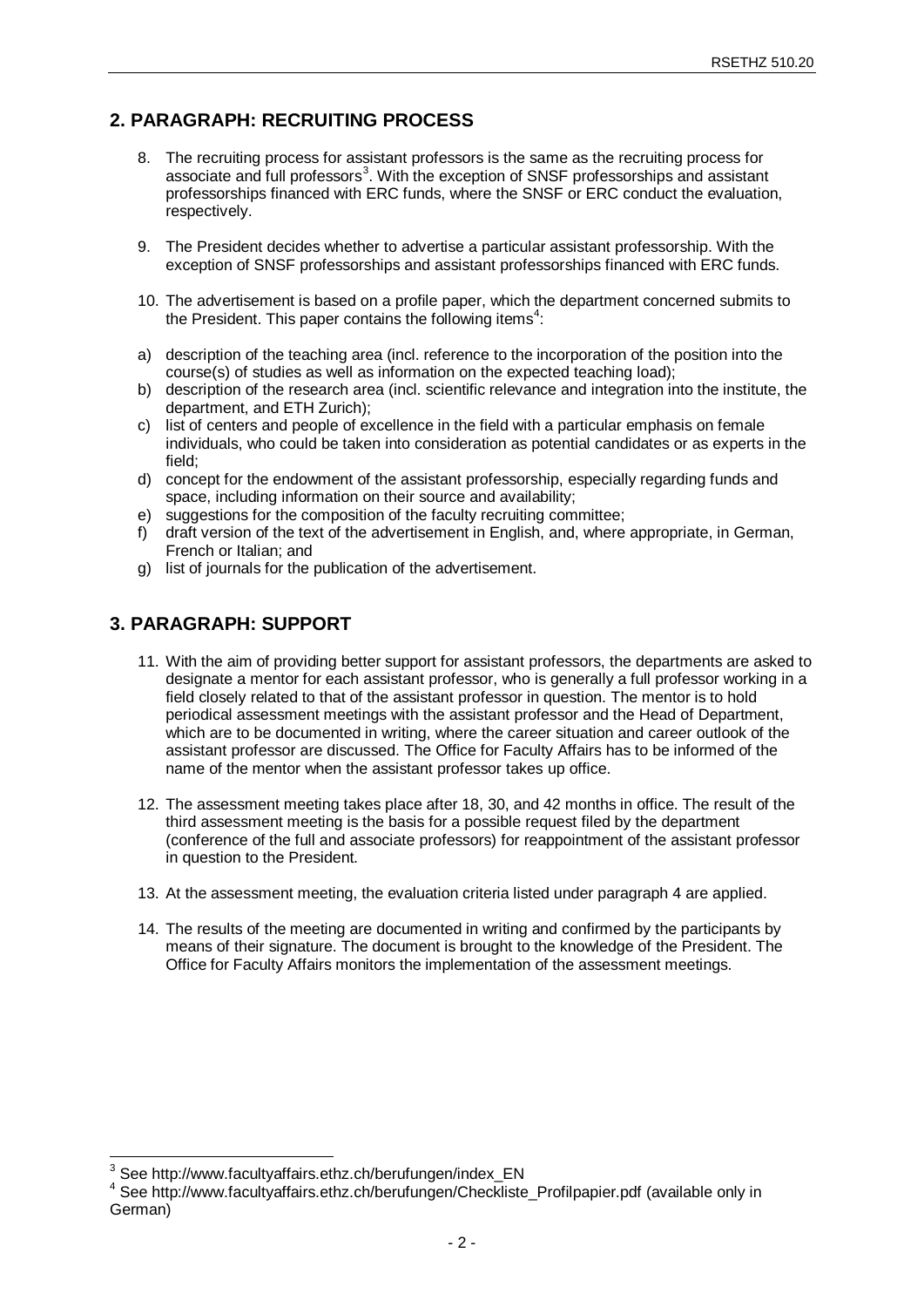# **4. PARAGRAPH: EVALUATION CRITERIA**

- 15. For all evaluation categories, the following career-relevant criteria must be considered:
- a) scientific activities in the academic or industrial context and their reflection in the publication record, scientific presentations and patents;
- b) teaching activities and their evaluation (teaching portfolio; incl. student's evaluation);
- c) supervision of term papers, diploma and doctoral students;
- d) acquisition of research funds;
- e) activities abroad and international contacts;
- f) services for the academic community; and
- g) academic and societal relevance and potential of activities, also in relation to the strategic guidelines of the department and ETH Zurich.

## **5. PARAGRAPH: TENURE PROCEDURE**

- 16. For assistant professors with tenure track with outstanding qualifications, there is the option of examining his or her qualifications for a permanent professorship through a direct, multi-stage tenure procedure.
- 17. The decision on the initiation of a tenure procedure is made by the respective department, based on the assistant professor's achievements.
- 18. To advise the President on the assessment of the requests for permanent professorships supported by the departments, the President establishes a Tenure Committee, the main task of which is to ensure quality standards for ETH Zurich. The Tenure Committee formulates its own statutes.
- 19. The final decision on whether a request is submitted to the ETH Board is made by the President.
- 20. In addition to these guidelines, the departments can specify further criteria and steps in the procedure, according to the needs of the department.
- 21. The ETH-wide and department-specific guidelines as well as the statutes of the Tenure Committee have to be made available, especially to the assistant professors, in the interest of the highest possible transparency.

# **6. PARAGRAPH: STEPS OF THE TENURE PROCEDURE**

22. The procedure consists of the following steps:

- a) If the result of the third assessment meeting according to point 12 is highly probable to lead to a successful tenure procedure, the procedure can be initiated by the department.
- b) The assistant professor submits the application documents listed under paragraph 7 to the department.
- c) The department examines the request for tenure, according to its own department-specific criteria and procedures; at least six letters of reference from internationally recognized experts in the field in question have to be requested.
- d) 18 months prior to the termination of the assistant professor's work contract at the latest, the conference of the full and associate professors decides to reject or to forward the request to the President.
- e) If the request is rejected by the department, this has to be communicated to the assistant professor by the Head of Department in an appropriate manner.